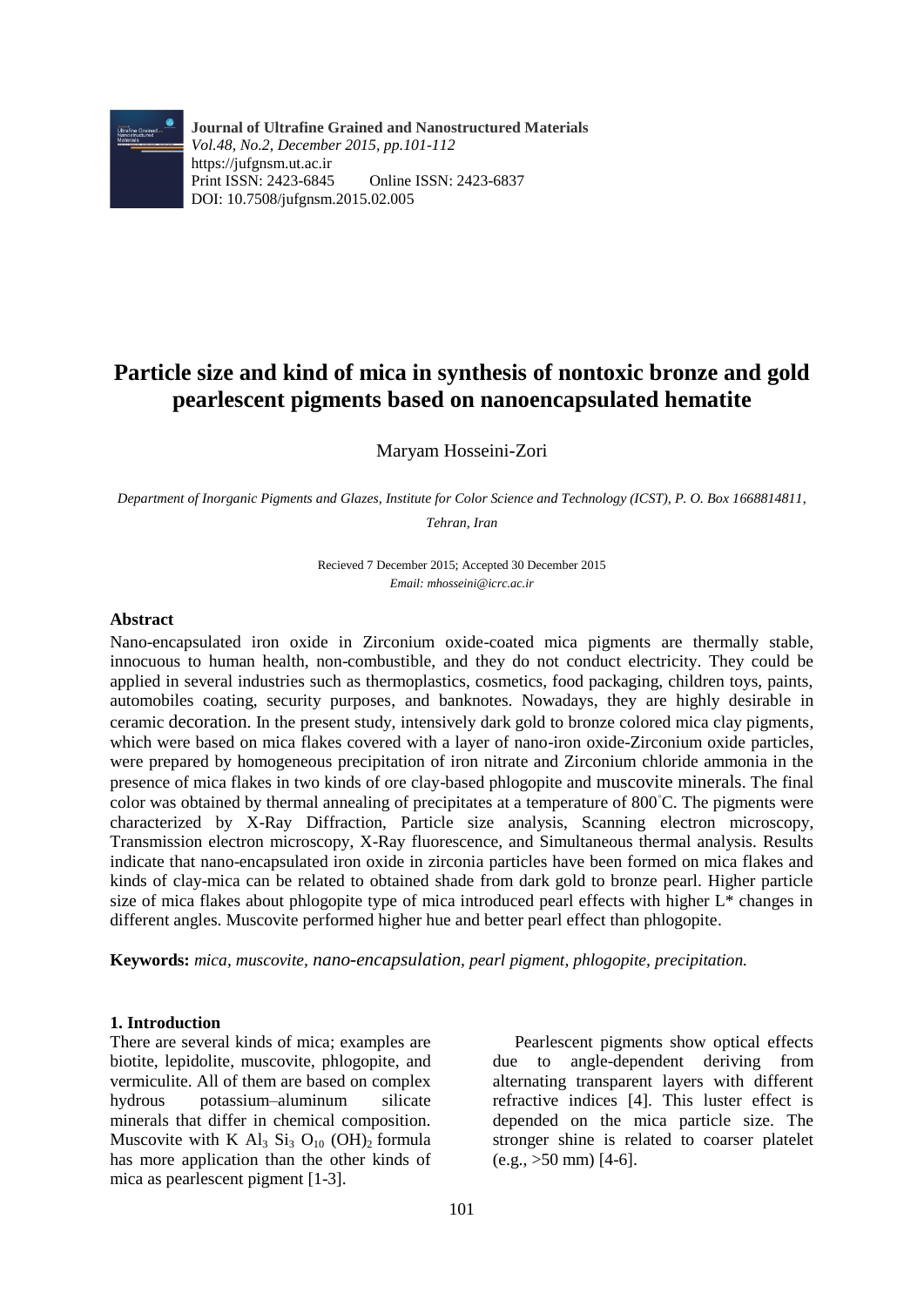Iron oxide-coated mica pigments are thermally stable, innocuous to human health, environmental product, non-combustible, and they do not conduct electricity. Mica-based pearlescent pigments have been applied in several industries such as thermoplastics, cosmetics, food packaging, children toys, paints, automobiles coating, security purposes, and banknotes (since their angle-dependent optical effects) [4, 7]. Also, they are highly interesting in ceramic decoration because the possibility to get a luster effect, replacing precious metals, has been recently appraised in ceramic productions fired at low temperature. On the other hand, among synthetic ceramic pigments with luster effect, there is a restricted choice for colored shade; in fact, just gold and silver shades could be possible to apply current pearlescent pigments into glassy coatings preserving their optical appearance or third fire decoration and other low temperature ceramics [8].

Pearlescent pigments based on mica substrates coated with a metal oxide layer have been applied into predominantly lead and/or cadmium-containing glass frits and resulting colored pearl glaze could be fired within a limited temperature range of about  $500^{\circ}$ C to  $700^{\circ}$ C, while conventional glazes are fired at temperatures of up to 1000◦C or higher to obtain the desired appearance [9]. Therefore, synthesis of new colored pearl pigment with innovative aesthetic effects in decorated wares, especially wall and floor tiles or tableware is very important for the ceramic industry [4].

Hematite pigments have a long history as red/orange pigment and can be used for ceramic application by encapsulation. Hematite, as a natural and non-toxic red ceramic pigment has been known since prehistoric times. It is also plenty and cheap, therefore hematite is the best choice for coating mica in order to obtain bronze luster effect [10-15]. But no data are available in the literature and the previous studies only concern the utilization of mica [4]. Junru [16] synthesized cobalt blue mica coated titania pearlescent pigment from solution  $Co(NO<sub>3</sub>)<sub>2</sub>$ ,  $6H<sub>2</sub>O$ ,  $Al(NO<sub>3</sub>)<sub>3</sub>$ ,  $9H<sub>2</sub>O$ ,  $Na<sub>2</sub>SO<sub>4</sub>$  and urea. Stengl et al prepared colored mica pigments based on muscovite flakes covered with surface oxide–hydroxide layer of different metals, such as Ti, Cr, Fe, Al, Co, Ni, Zn, and Cu by homogeneous precipitation of metal sulfates, but they did not describe details and did not study on the effect of mineral kind of mica, particle size of mica flakes, and layer morphology on the obtained pearlescent shade by the GonioSpectrophotometer and electron microscopy [17].

In this paper, preparation of intensively gold and bronze colored for two kinds of mica mineral particles was described based on iron oxide (hematite) and zirconium oxide (zirconia) in situ formed in aqueous media in the presence of mica particles, iron nitrate, zirconium chloride, and ammonia. Zirconia is a wellknown material with high temperature stability that will cause possibility ceramic application of synthesized colored pearl pigments [Fetter, 2003]. Mica coated particles are possibly applied in the production of golden/bronze ceramic pigments. Golden ceramic pigments are normally obtained from gold, silver or copper metal particles. The use of mica coated particles was a cheaper alternative. This study was concerned with the synthesis and characterization of the pigments: composition, microstructure, and color. The technological behavior, microstructure, and thermal stability of pearlescent pigments have been assessed by simultaneous thermal analysis, evaluating colorimetric parameters, phase composition, particle size, and surface microstructure.

# **2. Experiments**

# **2.1. Synthesis of gold and bronze colored mica pigments**

The preparation of surface-treated muscovite and phlogopite was performed using controlled homogeneous hydrolysis, in which a mixture of iron and zirconium oxideshydroxides was co-precipitated onto the lamellar particle surface. Mica was obtained from high quality ores located in north (phlogopite) and northwest (muscovite) of Iran. Table 1 shows their chemical composition.

At first, in order to study on particle size as an effective factor on pearl shade in a comparable condition, phlogopite type of mica was milled and screened to 4 groups with different particle sizes. Particle size analyses of phlogopite used in this study are presented in Table 1 and Figure 1.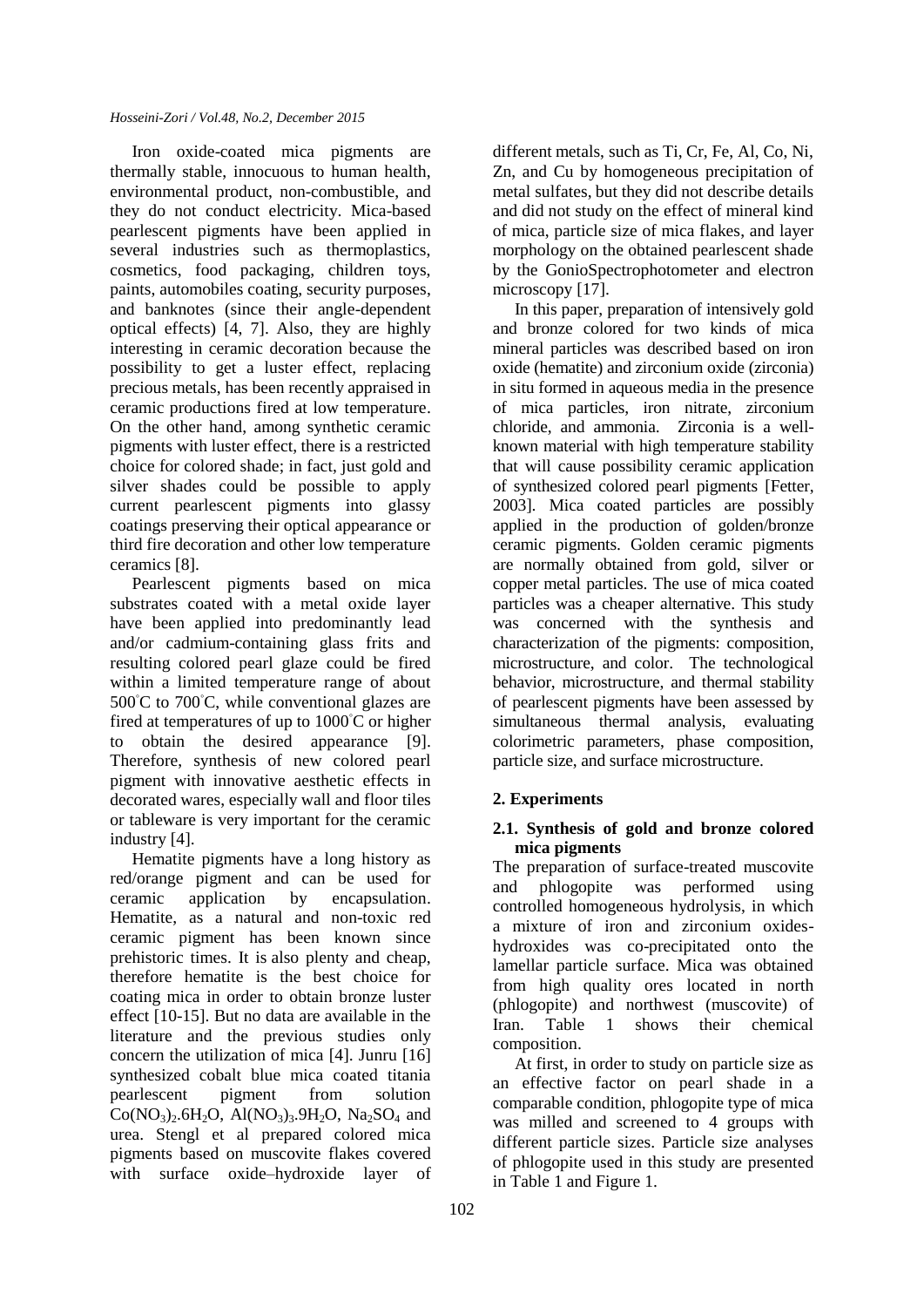| <b>Chemical analysis</b>       | $(\%)$ in phlogopite | $(\%)$ in muscovite |  |  |
|--------------------------------|----------------------|---------------------|--|--|
| SiO <sub>2</sub>               | 10.783               | 18.835              |  |  |
| $Al_2O_3$                      | 11.136               | 46.496              |  |  |
| TiO <sub>2</sub>               | 33.428               | 6.271               |  |  |
| MgO                            | 26.844               | 0.698               |  |  |
| $K_2O$                         | 9.439                | 19.36               |  |  |
| Na <sub>2</sub> O              |                      | 0.664               |  |  |
| Fe <sub>2</sub> O <sub>3</sub> | 4.855                | 2.917               |  |  |
| $P_2O_5$                       |                      | 0.03                |  |  |
| CaO                            |                      | 0.237               |  |  |
| Rb                             | 0.019                | 0.043               |  |  |
| <b>Sr</b>                      | 0.015                |                     |  |  |
| LOI                            | 3.48                 | 4.45                |  |  |

**Table 1. Chemical analysis of the muscovite and phlogopite by X-ray fluorescence**



**Fig. 1. Particle size analyses of phlogopite which were used in preparation of samples with codes of a) 1 and b) 2.**

25 g of mica was suspended in 1litre of distilled water, iron nitrate (Merck). Zirconium chloride (Merck) and a necessary amount of ammonia solution (Merck) droplet was added to the mixture. The synthesis was complete after reaching a pH of about 7. The particles of the hydrolysis products can better develop a crystal structure. The gradual rise in pH results in the nucleation and growth of nano-size particles of the solid hydrolysis products. These particles are precursor of hematite and zirconium oxide. Depending on the reaction conditions, these nanoparticles either agglomerate into spherical clusters or can be deposited onto the surface of a suitable substrate present in the reaction mixture [17]. The final composition of coated particles was 1Mole  $ZrO_2$ -0.5Mole  $Fe<sub>2</sub>O<sub>3</sub>$ , in which raw materials were calculated based on weight percent of X against 100 gram mica. The effect of X changes (weight percent of coated particles), particle sizes, and kind of mica were also studied. The condition and code of synthesized samples are shown in Table 2. The product was obtained by filtration and drying at 110◦C. The dry pigment was annealed at a temperature of 800◦C for 2 hours.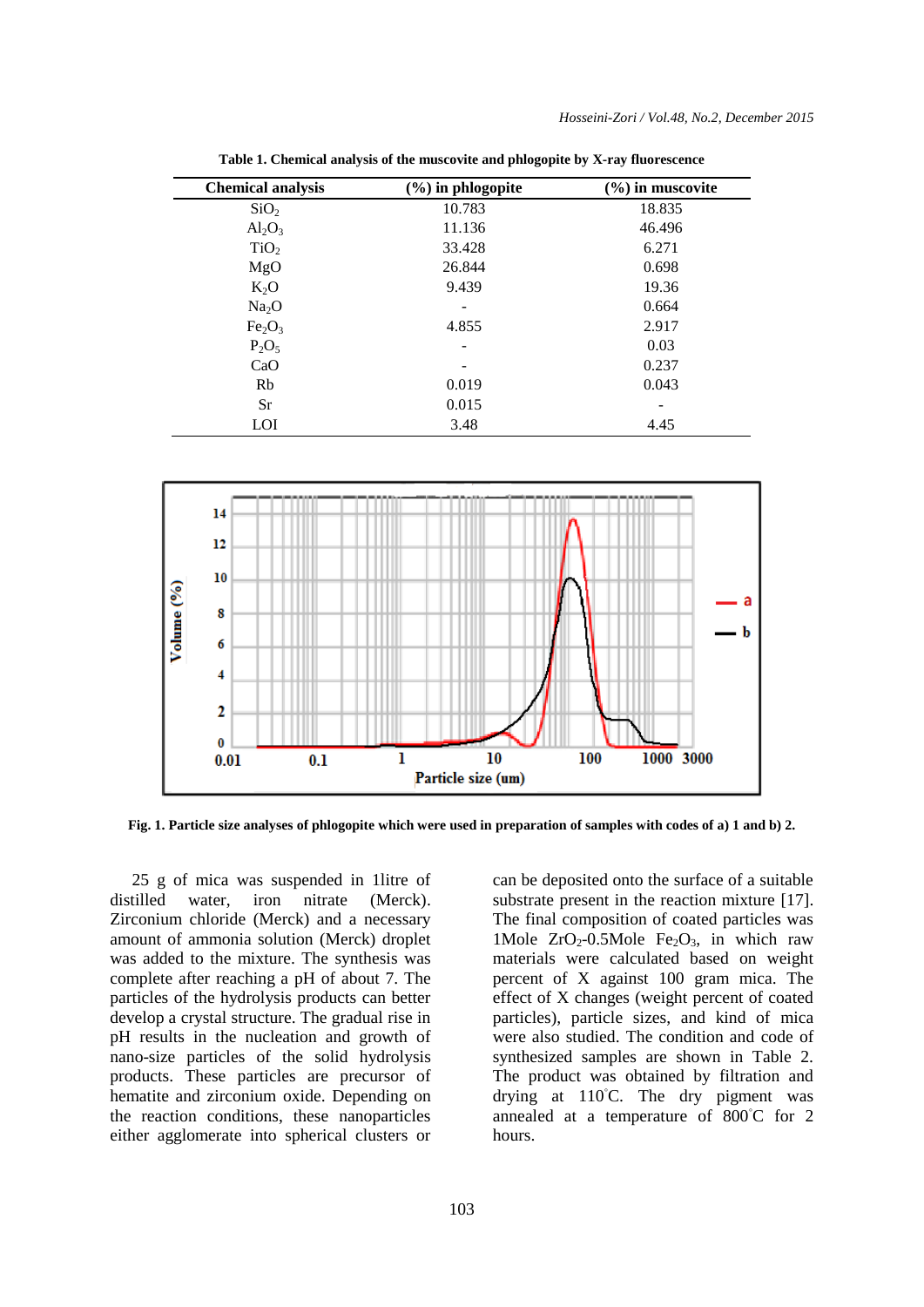| Sample code | Mica type  | $PSA_d(0.1)$<br>um | PSA $d(0.5) \mu m$ | $PSA_d(0.9)$<br>um | $\%X$ |
|-------------|------------|--------------------|--------------------|--------------------|-------|
|             | phlogopite | 51.494             | 107.621            | 182.084            | 3     |
| 2           | phlogopite | 32.313             | 86.84              | 190.554            | 3     |
| 3           | phlogopite | 17.559             | 51.172             | 115.455            | 3     |
| 4           | phlogopite | 13.048             | 30.86              | 58.872             | 3     |
| 5M          | Muscovite  |                    |                    |                    | 9     |
| 6           | phlogopite | 17.559             | 51.172             | 115.455            | q     |

**Table 2. The condition of the synthesized samples with codes**

#### **2.2. Characterization methods**

The spectral reflectance of the colored mica powders was measured using a GretagMacbeth GonioSpectrophotometer Color-Eye741GL with a special silica glass cup.

The microstructure studies were performed using a transmission electron microscopy (Jeol JEM 2010 equipped with a GIF Multiscan Camera 794) and scanning electron microscopy SEM Leo 1455 VP microscope equipped with SE (secondary electron) detector and backscattered (BS) Robinson and solid state BSE detectors (to display the chemical contrast in the observed objects). Simultaneous thermal analysis was carried out using a Pyris Diamond TG/DTA (SII) model of PerkinElmer Company. To identify the crystalline phases present in the raw and

annealed samples, X-ray diffraction patterns were collected using a conventional powder technique in a Siemens Diffractometer Siemens (D500 mod) employing Cu Ka Nifiltered radiation.

#### **3. Results and Discussion**

### **3.1. Thermal behavior by simultaneous thermal analysis**

The analysis was carried out in air atmosphere in a temperature up to  $1200^{\circ}$ C with a heating rate of 10 °C/min. Figure 2 shows the typical STA thermos-diagrams for the unwashed (unwashed condition is due to the detection of evaporate temperature, i.e. evaporation can help to control nano-size particles) raw sample 5M.



**Fig. 2. STA of unwashed raw sample 5M**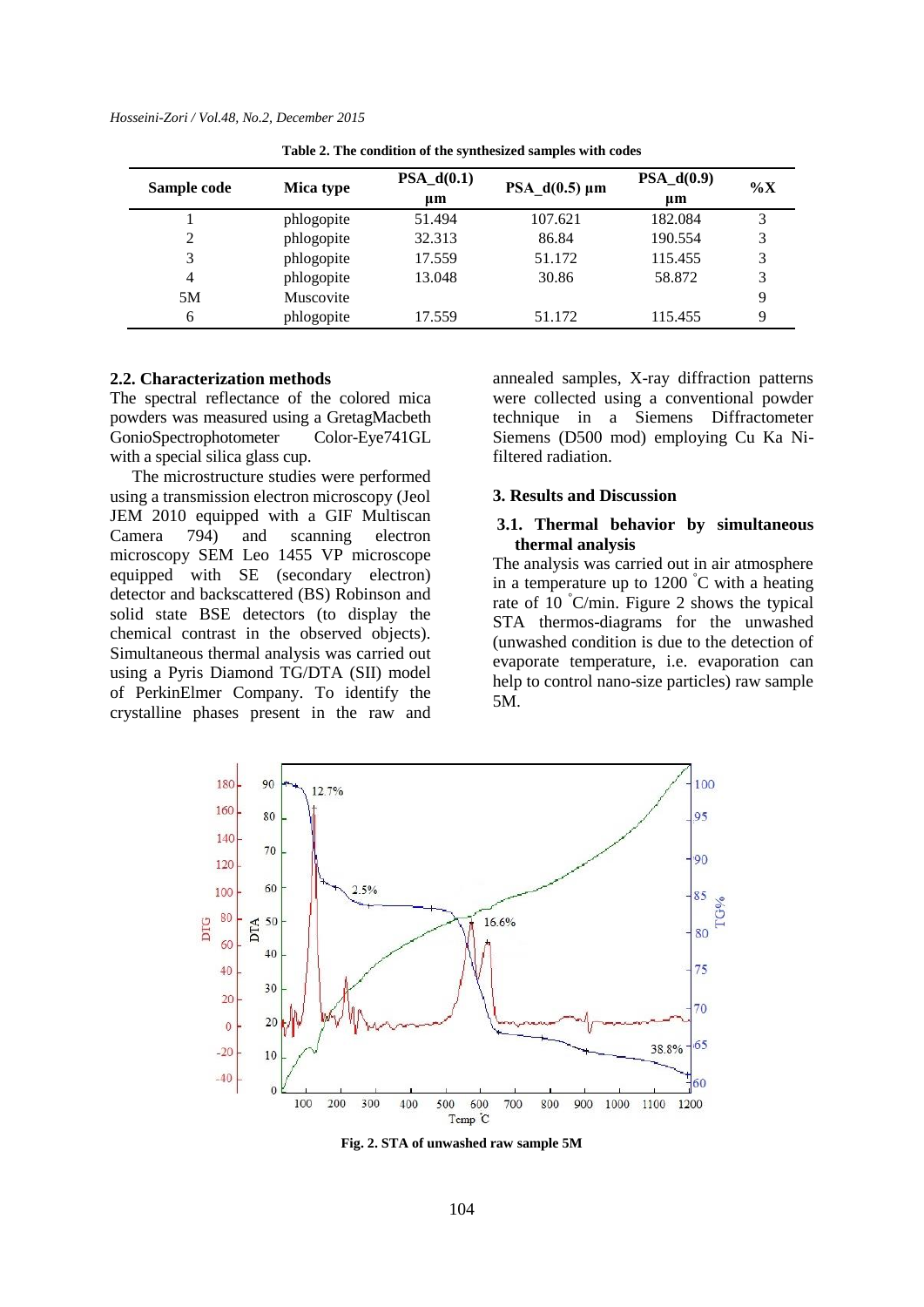This analysis shows several weight losses even up to 38.8% in higher temperatures as a result of evaporated gas and moisture, such as HCl, SOx, and H2O. It can be concluded that weight losses have been taken place in 3 steps. It is assumed that the endothermic below  $250^{\circ}$ C is due to the removal of structural water and dehydroxylation [6], regardless of the amount of water. Moreover, the 2.5 weight percent endothermic weight losses at peaks about  $220^{\circ}$ C-240 $^{\circ}$ C is due to the decomposition of the condensation of no bonded oxygen, residual –OH groups and chloride ions [18] and perhaps ammonium sulfate decomposes at about 240°C.

In addition, the peak at  $122^{\circ}$ C is related to 12.7 weight percent endothermic weight losses because of humidity. The peaks at 574°C and  $620^{\circ}$ C correspond to the elimination of sulfate ions and crystallization of the amorphous phase into hematite and zirconium oxide phase with 16.6 weight percent endothermic weight losses [11].

There is a peak about 900°C with high weight loss equal to 1.7% which can be as a result of muscovite to feldspar transformations. Pearlescent mica based pigments are stable in glassy coatings up to 1000°C, any deterioration of their optical properties being due to muscovite-to-feldspar transformations occur at higher temperatures or after long firing times [4]. Therefore, annealing at  $800^{\circ}$ C is suitable and this pigment type with a bronze shine is particularly suitable for third fire decoration of ceramic tiles, involving low temperatures and fast firing schedules, where it can replace expensive precious metals lustrous. No destruction or sintering of the mica particles was observed after the annealing process, but only changes of color, which resulted from the crystallization of the nano-hematite. Due to its chemical and thermal stability, this pearl pigment type may be considered to be used in various applications such as organic coatings, plastics, glass, ceramics, and paper; particularly suitable for third fire decoration of ceramic applications, involving low temperatures and fast firing schedules.

# **3.2. Thermal evolution of crystalline phases by XRD analysis**

The XRD patterns of samples with 3 percent nanoparticles coated phlogopite (codes: 1-4) show that raw and annealed samples are approximately similar. Figure 3, for example, presents XRD pattern of annealed sample 1, only indicating the phlogopite phase. It can be related to low percent of colored phases that is lower than XRD detection power. Moreover, raw samples can have amorphous phases.

Figure 4 shows XRD pattern of a) raw sample 5M and b) annealed sample 5M. In case of 9% nanoparticles coated muscovite, the annealed sample 5M at a temperature of 800°C contains crystalline phases (hematite, baddeleyite, and tetragonal zirconium oxide) whereas raw samples were amorphous. Baddeleyite is the low temperature monoclinic form of zirconium oxide.



**Fig. 3. XRD pattern of annealed sample 1 indicates phlogopite peaks**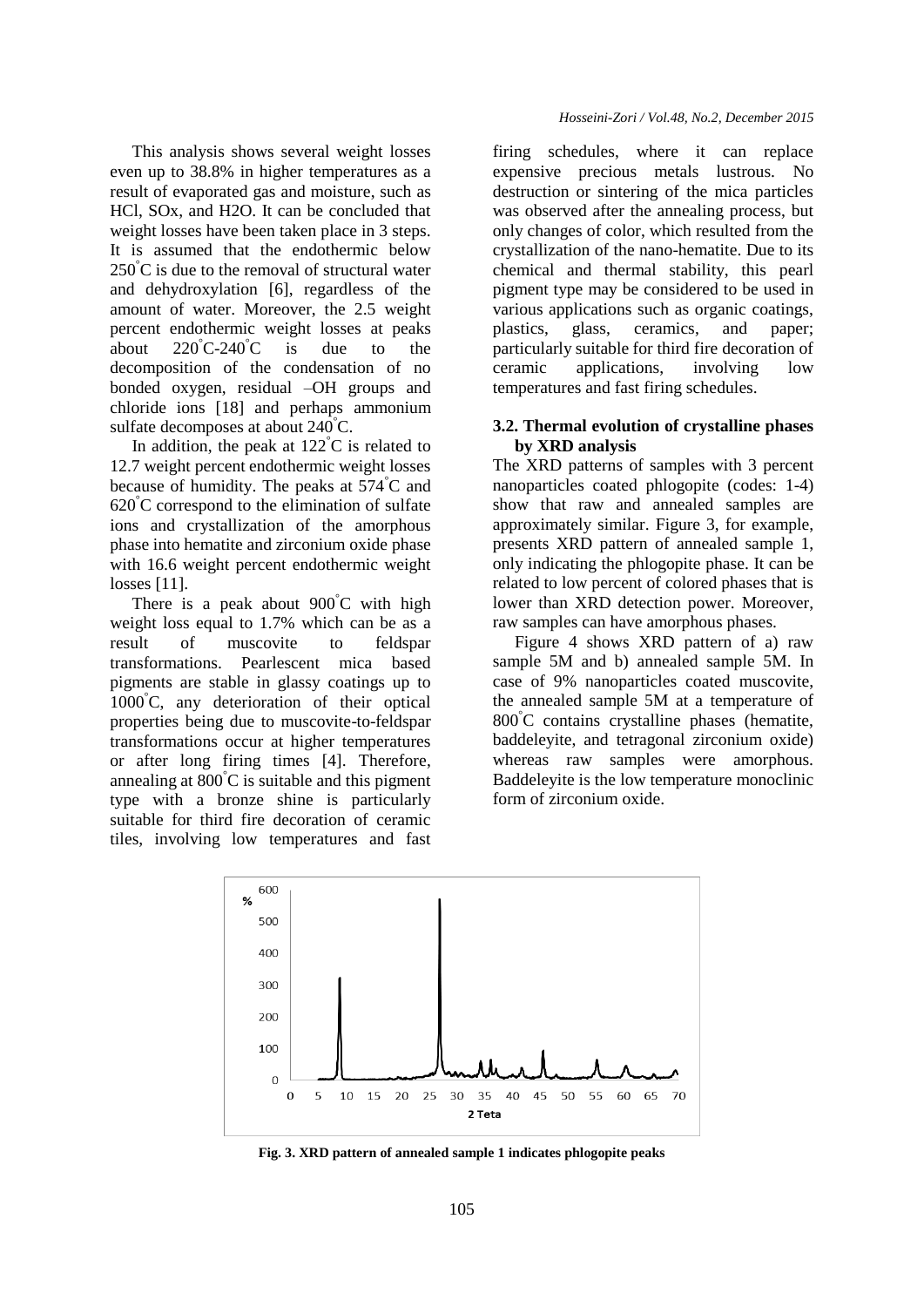*Hosseini-Zori / Vol.48, No.2, December 2015*





**Fig. 4. XRD pattern of sample a) raw sample 5M and b) annealed sample 5M. M: muscovite H: hematite (PDF 33- 0664), B: baddeleyite (PDF 72-1669) and Z: zirconium oxide (PDF 79-1771)**

In order to evaluate crystalline size of hematite, the Scherrer equation has been calculated and the conclusion is compared with TEM findings, based on X-ray diffraction pattern:

$$
D = \frac{K\lambda}{\beta \cos \theta_{\beta}}
$$
 (1)

where D is the mean crystallite size  $\lambda$  is the radiation wavelength (0.15406 nm for copper lamp),  $K = 0.89$ . β is the most intense line, for the hematite phase and θ the Bragg angle [2]. The crystalline size of hematite was evaluated about 28 nm.

### **3.3. Colorimetric analysis of samples by CIElab values**

The layer of nanoparticles of encapsulated hematite on the mica surface results in colored mica in various shades. The color shade of the final pigment depends on the granularity, mica particle sizes, and the amount of hematite deposit [17]. The prepared pearl pigments with 3 percent nanoparticles coated phlogopite present dark gold shade. The color changes of pigments which are based on different particle sizes of mica (in system CIE L\*a\*b) are shown in Table 3. Magnitude of error of their irreproducibility was about  $\Delta E_{ab}^* \leq 0.4$ .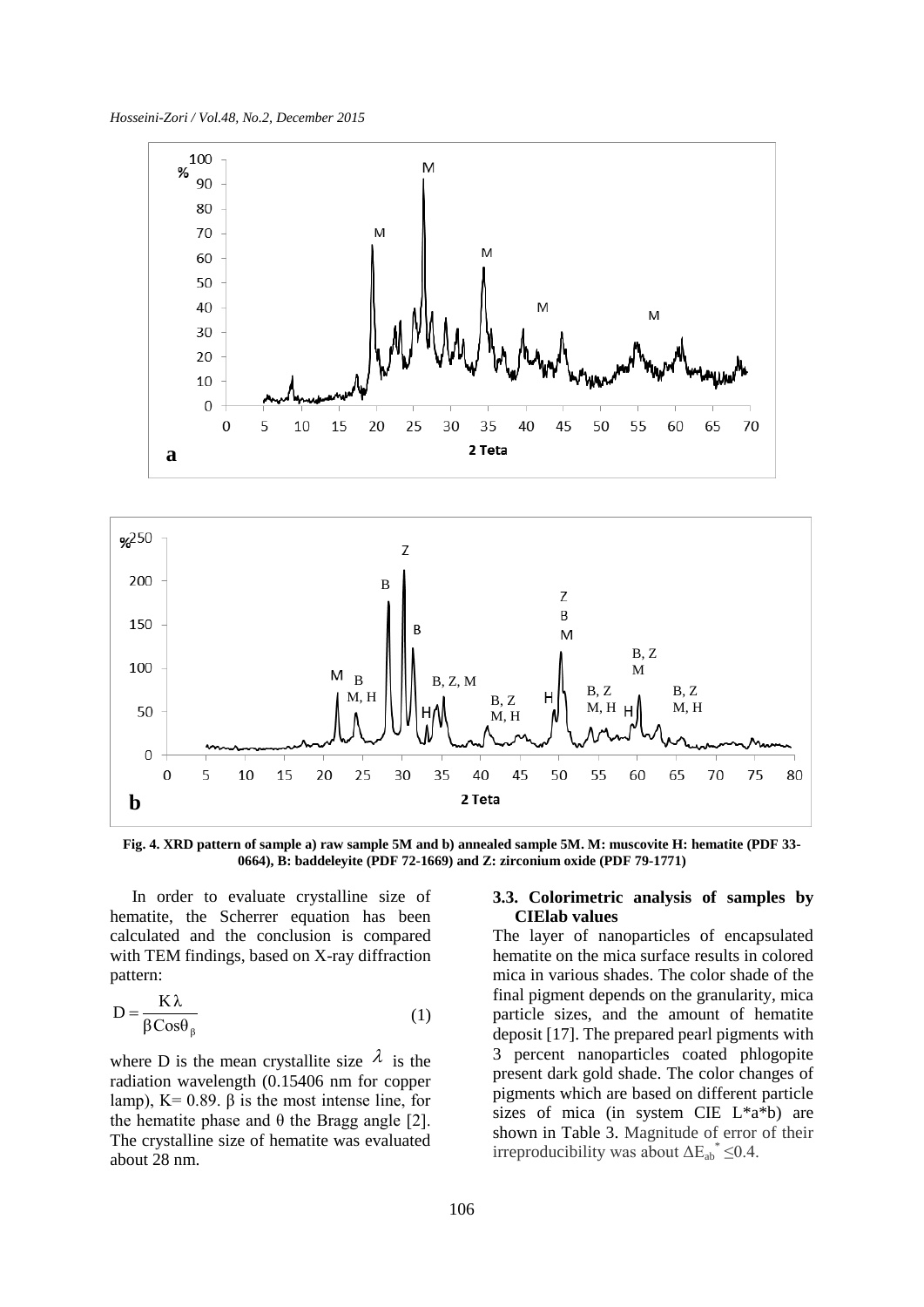| <b>Sample Name</b> | Angle        | $L^*$  | $a^*$  | $h^*$  | $C^*$  | $\mathbf{h}^{\circ}$ |
|--------------------|--------------|--------|--------|--------|--------|----------------------|
| 1                  | $20^{\circ}$ | 81.449 | 10.437 | 31.354 | 33.045 | 71.588               |
| 1                  | $45^{\circ}$ | 44.045 | 9.32   | 23.882 | 25.636 | 68.682               |
| $\mathbf{1}$       | $75^{\circ}$ | 29.236 | 8.711  | 18.704 | 20.633 | 65.027               |
| $\mathbf{1}$       | $110^\circ$  | 25.007 | 8.866  | 19.136 | 21.09  | 65.141               |
| $\mathbf{2}$       | $20^{\circ}$ | 72.563 | 9.053  | 26.442 | 27.949 | 71.101               |
| $\mathbf{2}$       | $45^{\circ}$ | 39.82  | 9.049  | 21.86  | 23.659 | 67.513               |
| $\mathbf{2}$       | $75^{\circ}$ | 29.586 | 9.464  | 19.795 | 21.941 | 64.448               |
| $\mathbf{2}$       | $110^\circ$  | 25.688 | 10.183 | 20.987 | 23.327 | 64.117               |
| 3                  | $20^{\circ}$ | 67.053 | 6.568  | 21.407 | 22.392 | 72.942               |
| 3                  | $45^{\circ}$ | 37.948 | 7.45   | 19.713 | 21.074 | 69.297               |
| 3                  | $75^{\circ}$ | 30.474 | 7.572  | 17.863 | 19.401 | 67.029               |
| 3                  | $110^\circ$  | 25.988 | 8.314  | 19.19  | 20.913 | 66.575               |
| 4                  | $20^{\circ}$ | 71.71  | 7.844  | 24.078 | 25.324 | 71.956               |
| 4                  | $45^{\circ}$ | 44.994 | 9.268  | 23.937 | 25.669 | 68.834               |
| 4                  | $75^{\circ}$ | 36.092 | 10.349 | 23.714 | 25.874 | 66.423               |
| 4                  | $110^\circ$  | 32.679 | 10.91  | 24.131 | 26.483 | 65.672               |

**Table 3. Color scheme for prepared dark gold pearl pigments (in system CIE L\*a\*b) based on different particle sizes by Illum D65**

Compared to codes 1-4, sample 3 has a higher and best hue than the others. Higher changes in red factor (a\*) with changes of observer angle is related to sample 4 but color concentrating factor (c\*) is more important. Data of L\* and c\*at different observer angle indicate that higher particle size has a higher pearl effect. In sample 1, c\* is from 20.633 to 33.045 while it is about 25 in sample 4.

Table 4 shows the Color scheme for prepared bronze pearl pigments (in system CIE L\*a\*b) based on mica type and particle sizes of samples which are approximately constant around 40μm. Mica types in stable X value (mole ratio of nano-hematite) a little effect on shade of bronze pearl pigment. Muscovite performs higher hue and better pearl effect than phlogopite because c\* has changed 15 steps, 16.43\_31.42.

Samples 3 and 6 are comparable regarding X value changes in Tables 3 and 4. Therefore various shades from gold to bronze can be performed depending on the mole ratio or weight percent of the nano hematite.

#### **3.4. Microstructure analysis of samples by SEM and TEM techniques**

Figures 5 and 6 show SEM Micrographs of annealed samples 3 and 6 with different magnification by secondary and backscattered detectors respectively.

| <b>Sample Name</b> | Angle        | $L^*$ | $a^*$ | $h^*$ | $C^*$ | $h^{\circ}$ |
|--------------------|--------------|-------|-------|-------|-------|-------------|
| 5M                 | $20^\circ$   | 48.38 | 11.95 | 11.28 | 16.43 | 43.37       |
| 5M                 | $45^{\circ}$ | 38.50 | 16.69 | 15.40 | 22.71 | 42.69       |
| 5M                 | $75^{\circ}$ | 38.92 | 20.69 | 19.27 | 28.27 | 42.97       |
| 5M                 | $110^\circ$  | 40.18 | 22.97 | 21.43 | 31.42 | 43.01       |
| 6                  | $20^{\circ}$ | 59.80 | 19.53 | 14.94 | 24.59 | 37.41       |
| 6                  | $45^{\circ}$ | 51.37 | 23.54 | 18.43 | 29.89 | 38.05       |
| 6                  | $75^{\circ}$ | 50.44 | 25.44 | 20.18 | 32.47 | 38.43       |
| 6                  | $110^\circ$  | 51.71 | 25.98 | 20.97 | 33.38 | 38.91       |

**Table 4. Color scheme for prepared bronze pearl pigments (in system CIE L\*a\*b) based on mica type by Illum D65**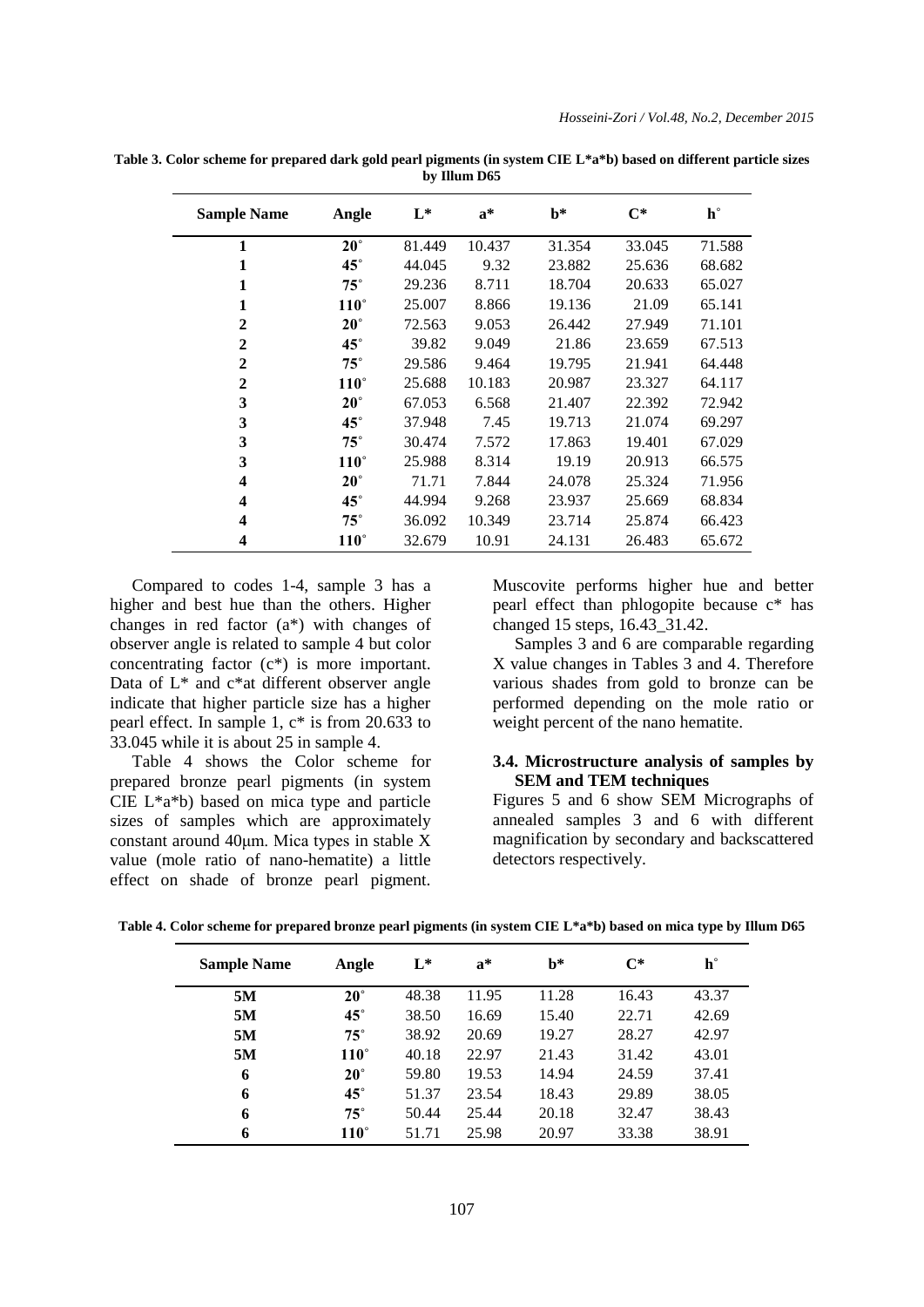*Hosseini-Zori / Vol.48, No.2, December 2015*





**Fig. 5. SEM micrographs of annealed sample number a) 3 and b) 6 with magnification of 20.00K by secondary detector**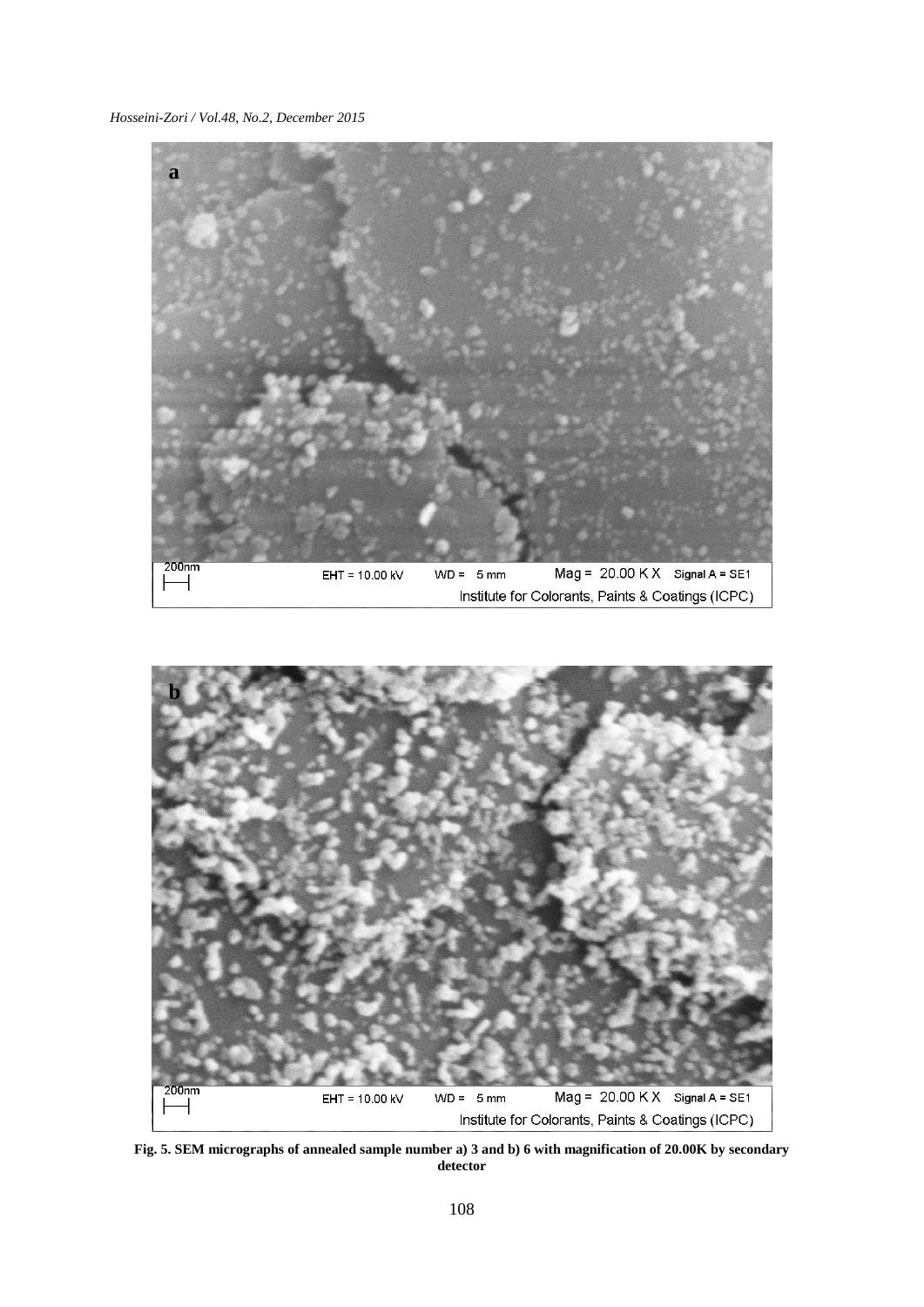



**Fig. 6. SEM micrographs of annealed sample number a)3 and b)6 with magnification of 3.00K by backscattered detector**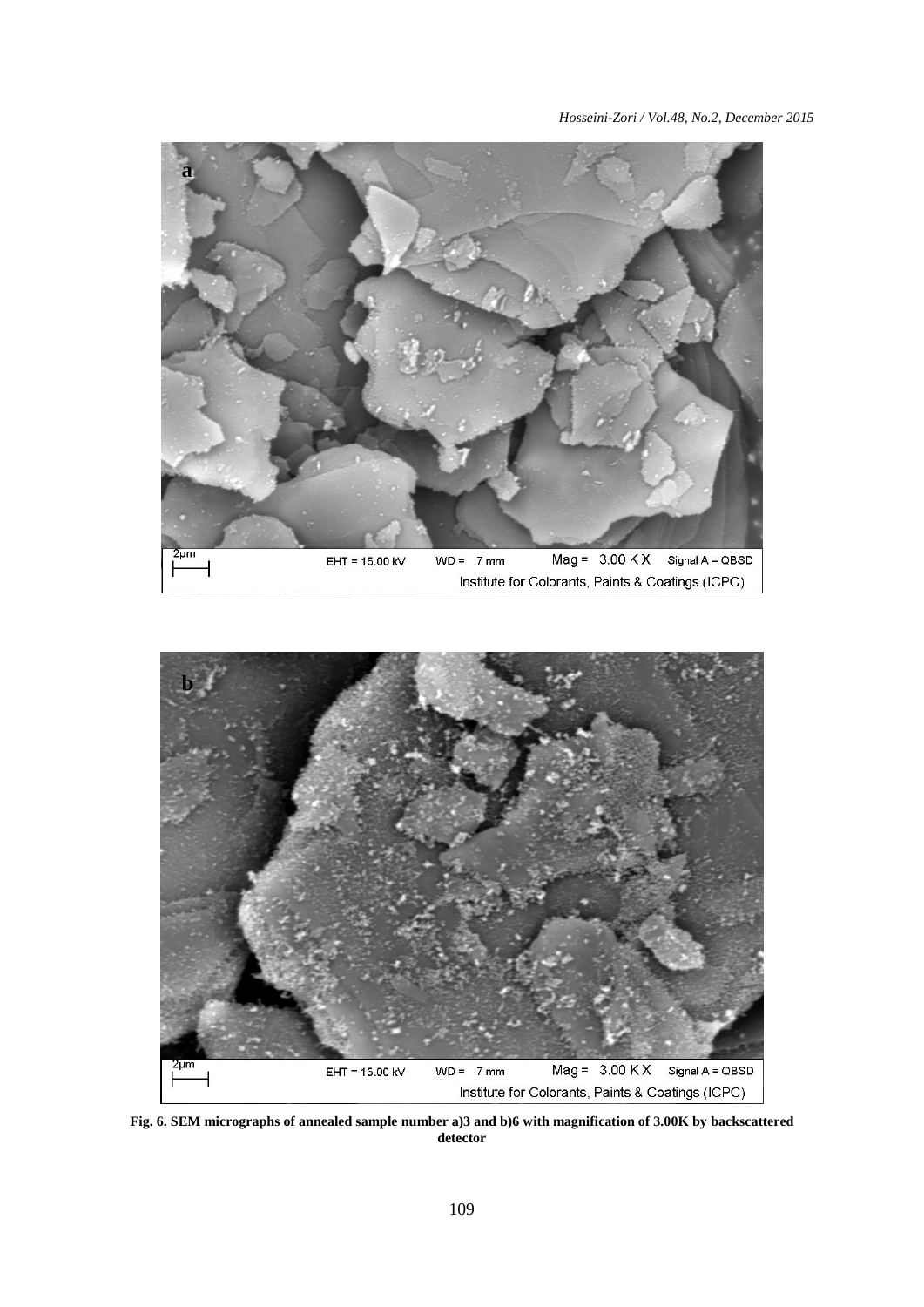The pearl pigment consists of well distinguishable spherical nanoparticles, covering the surface of the phlogopite mica. The diameter of spherical nanoparticles is about 50 nanometer and it seems higher X value up to 1.5 did not size of nanoparticles but improve their distribution and result contact them to form a layer. No significant amounts of nanoparticles precipitated outside the mica surface were observed.

TEM micrographs of a hematite encapsulate crystal can be seen in Figure 7. It shows that the diameter of spherical nanoparticles is about 50 nanometer and contains nano encapsulated hematite. Probably nano hematite has formed single crystal because it seems parallel direction.



**Fig. 7. TEM micrographs of the spherical nanoparticles a) gray matrix and b) black particle**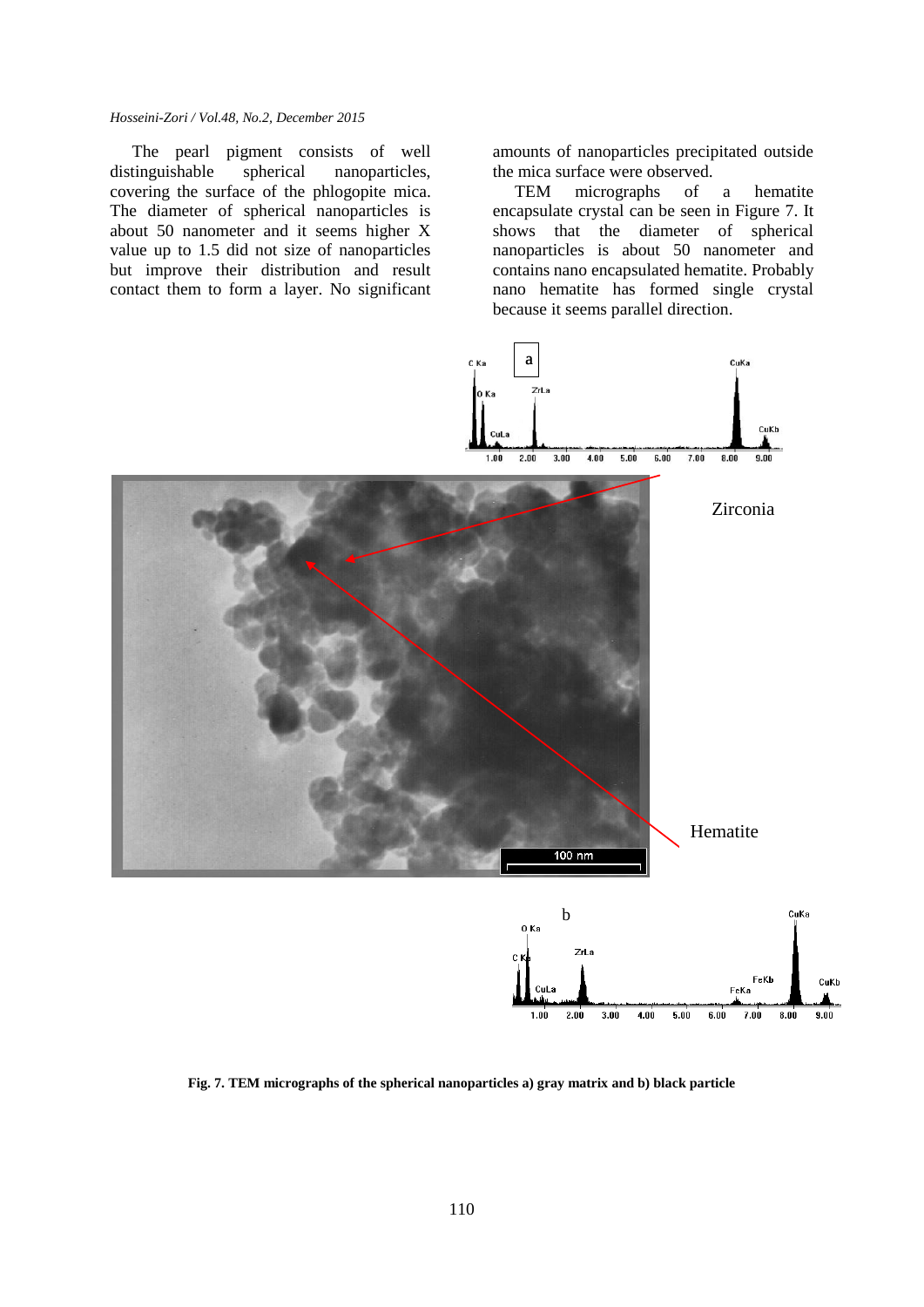#### **4. Conclusion**

In order to prepare bronze and gold pearl pigment ecologically friendly by a coprecipitation process, nano-hematite encapsulated particles in situ formed on phlogopite and muscovite flakes.

The method of synthesis is simple and the obtained pigments seem to have the needed thermal stability for the application to ceramics coloring.

Simultaneous thermal analysis, X-ray diffraction patterns, GonioSpectrophotometer and scanning electron microscopy results indicate that:

- Nano hematite particles covering on phlogopite and muscovite product gold and bronze pearl pigment.
- Synthesized pigment is thermally stable up to  $1000^{\circ}$ C.
- Data of  $c^*$  at different observer angle indicate that higher particle size has higher pearl effect.
- Muscovite perform higher hue and better pearl effect (c\* has been changed more) than phlogopite.
- Gold pearl pigment based on phlogopite type with d  $(0.5)$  particle size of 50  $\mu$ m has higher and best hue.
- Various shades from gold to bronze can be performed depending on the weight percent of the nano particles of hematite and zirconia.
- The pearl pigment consists of well distinguishable spherical nanoparticles, covering the surface of the phlogopite mica.
- Diameter of spherical nanoparticles is approximately 50 nanometers.

#### **References**

- [1]. Gier, S., D. Johns, W., Heavy metal-adsorption on micas and clay minerals studied by X-ray photoelectron spectroscopy, Applied Clay Science, Vol. 16, Issues 5–6, (2000), pp. 289-299.
- [2]. Sharma, S., Komarneni, S., Synthesis and characterization of synthetic micabionanocomposites, Applied Clay Science, Vol. 42, Issues 3–4, (2009), pp. 553-558.
- [3]. Pfaff, G., Reynders, P., Angle-dependent optical effects deriving from submicron structures of films and pigments, Chem Rev, Vol. 99, (1999), pp. 1963-81.
- [4]. Patrı´cia, M., Cavalcante, T., Dondi, M., Guarini, G., M. Barros, F., da Luz, A., Ceramic application of mica titania pearlescent pigments, Dyes Pigments, Vol. 74, (2007), pp. 1–8.
- [5]. Tohidifar, R., Taheri-Nassaj, E., Alizadeh, P., Optimization of coating process of hematite nano particles on mica flakes by response surface methodology, Int. J. Mod. Phys. B, Vol. 22, (2008), pp. 18-19.
- [6]. Germer, T. A., Nadal, M. E., Modeling the appearance of special effect pigment coatings. In: Gu Z-H, Maradudin AA, editors. Proc SPIE, Vol. 4447, (2001), pp. 77–86.
- [7]. Maile, F. J., Pfaff, G., Reynders, P., Effect pigments - past, present, and future, Progress in organic coatings, Vol. 54, (2005), pp. 150-63.
- [8]. Hosseini Zori, M., Taheri Nassaj, E, Mirhabibi, A. R, Effective Factors on Synthesis of the Hematite-Silica Red Inclusion Pigment, Ceram Int, Vol. 34, (2008), pp. 491–496.
- [9]. Eppler; Richard A. (Cheshire, CT), Polonka; Jack S. (Peekskill, NY), 1998, Ceramic glaze including pearlescent pigment, United States Patent 5,783,506.
- [10]. Hosseini Zori, M., Synthesis of Inclusion Nano Composite as a Non toxic Red Ceramic Pigment by Sol-Gel Method, Ceram Transactions, Vol. 210, (2010), pp. 60-65.
- [11]. Hosseini Zori, M., Taheri Nassaj, E., Nano Encapsulation of Hematite into Silica Matrix as a Red Inclusion Ceramic Pigment, J Alloy Compd., Vol. 510, (2011), pp. 83-86.
- [12]. Hosseini Zori, M., Bondioli, F., Manfredini, T., Taheri Nassaj, E., Effect of synthesis parameters on hematite-silica red pigment obtained by coprecipitation route, Dyes Pigments, Vol. 77, (2008), pp. 53-58.
- [13]. Hosseini Zori, M., Substitution of a fraction of zircon by cristobalite in nano hematite encapsulated pigment and examination of glaze application, Journal of Advanced Ceramics, Vol. 2(2), (2013), pp. 149–156.
- [14]. Hosseini Zori, M., Study on Microstructure of Nano Hematite Encapsulated by Zircon and Cristobalite in Ceramic Pigment and Examination of Glazes Application, Journal of Advanced Microscopy Research, Vol. 8, (2013), pp. 1-6.
- [15]. Heydari, H., Naghizadeh, R., Samimbanihashemi, H. R., Hosseini Zori, M., Synthesis and characterisation of hematitezircon nanocomposite By sol – gel method,